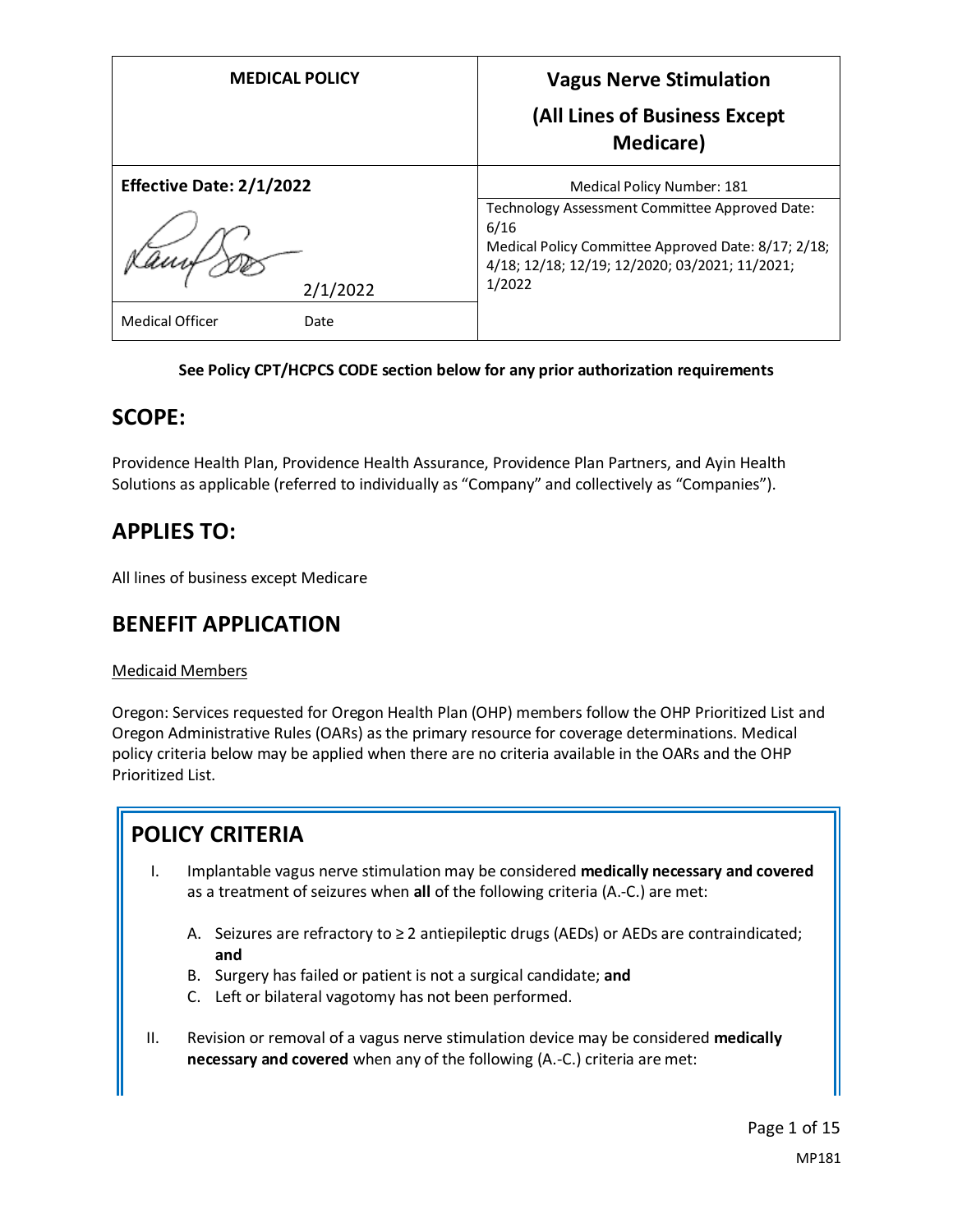- A. Documented complications related to the device placement; **or**
- B. Replacement is for the end of the useful life of the device; **or**
- C. Replacement is due to a device malfunction.
- III. Vagus nerve stimulation is considered **investigational and not covered** when criteria I. or II. above are not met, including, but not limited to any of the following:
	- A. Non-invasive/non-implantable vagus nerve stimulation devices
	- B. Percutaneous and transcutaneous vagus nerve stimulation devices
	- C. Vagus nerve stimulation devices such as the AspireSR generator that add additional automatic stimulation utilizing an individualized cardiac-based algorithm
	- D. Indications other than seizures, including but not limited to the following (1.-5.):
		- 1. Treatment-resistant depression
		- 2. Alzheimer's disease
		- 3. Obesity
		- 4. Migraine headaches
		- 5. Essential tremor

Link to Policy Summary

### **CPT/HCPCS CODES**

| <b>All Lines of Business</b>        |                                                                                                                                                                                                                |  |  |
|-------------------------------------|----------------------------------------------------------------------------------------------------------------------------------------------------------------------------------------------------------------|--|--|
| <b>Prior Authorization Required</b> |                                                                                                                                                                                                                |  |  |
| 0466T                               | <b>TERMED 12/13/2021</b><br>Insertion of chest wall respiratory sensor electrode or electrode array, including<br>connection to pulse generator (List separately in addition to code for primary<br>procedure) |  |  |
| 0467T                               | <b>TERMED 12/13/2021</b><br>Revision or replacement of chest wall respiratory sensor electrode or electrode array,<br>including connection to existing pulse generator                                         |  |  |
| 0468T                               | <b>TERMED 12/13/2021</b><br>Removal of chest wall respiratory sensor electrode or electrode array                                                                                                              |  |  |
| 61885                               | Insertion or replacement of cranial neurostimulator pulse generator or receiver, direct<br>or inductive coupling; with connection to a single electrode array                                                  |  |  |
| 61886                               | Insertion or replacement of cranial neurostimulator pulse generator or receiver, direct<br>or inductive coupling; with connection to 2 or more electrode arrays                                                |  |  |
| 61888                               | Revision or removal of cranial neurostimulator pulse generator or receiver                                                                                                                                     |  |  |
| 64568                               | Open implantation of cranial nerve (eg, vagus nerve) neurostimulator electrode array<br>and pulse generator                                                                                                    |  |  |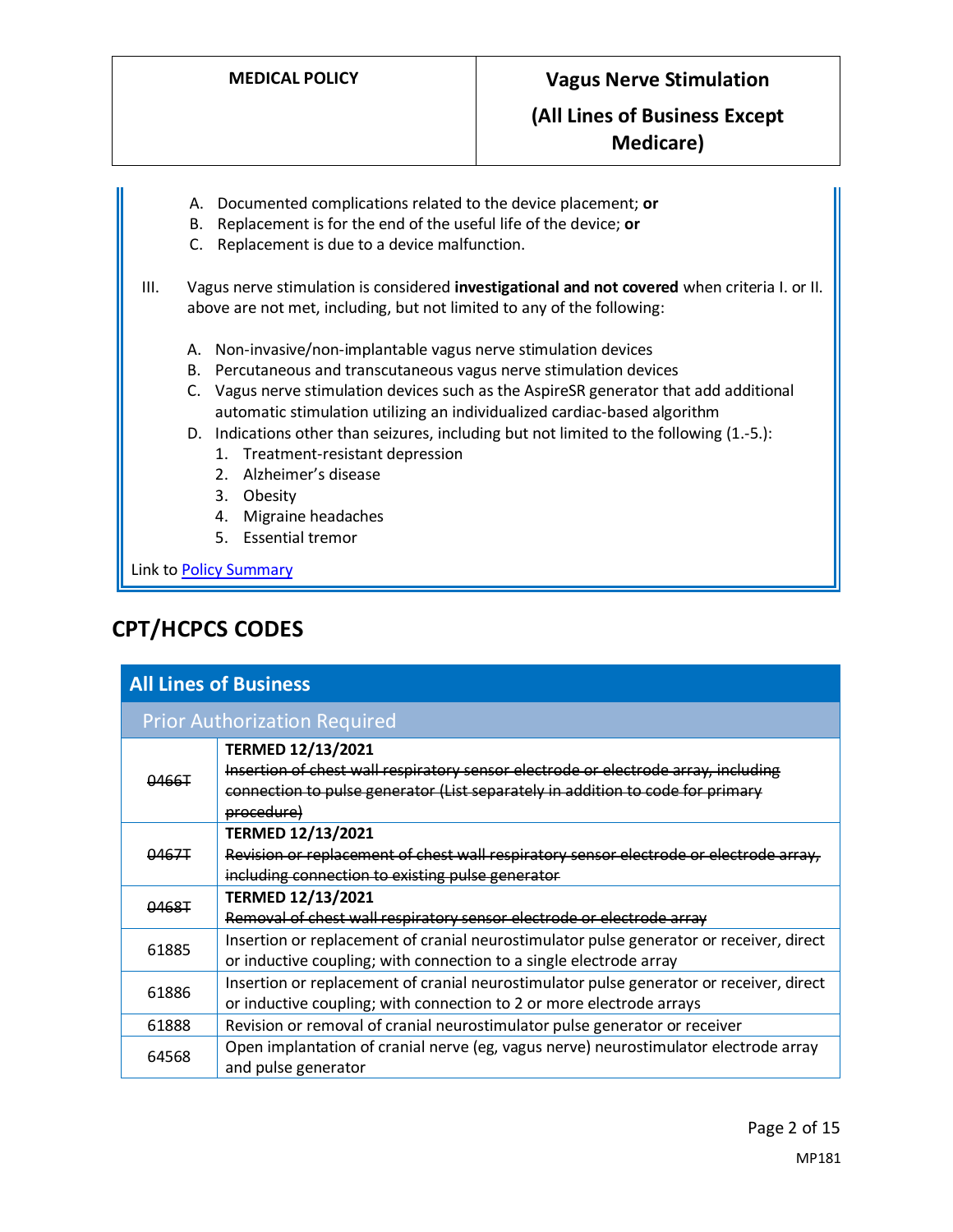# **MEDICAL POLICY Vagus Nerve Stimulation**

# **(All Lines of Business Except Medicare)**

| 64569 | Revision or replacement of cranial nerve (eg, vagus nerve) neurostimulator electrode<br>array, including connection to existing pulse generator                                                                                                                                                                                                                                                                                                                               |  |  |
|-------|-------------------------------------------------------------------------------------------------------------------------------------------------------------------------------------------------------------------------------------------------------------------------------------------------------------------------------------------------------------------------------------------------------------------------------------------------------------------------------|--|--|
| 64570 | Removal of cranial nerve (eg, vagus nerve) neurostimulator electrode array and pulse<br>generator                                                                                                                                                                                                                                                                                                                                                                             |  |  |
| C1767 | Generator, neurostimulator (implantable), non-rechargeable                                                                                                                                                                                                                                                                                                                                                                                                                    |  |  |
| C1778 | Lead, neurostimulator (implantable)                                                                                                                                                                                                                                                                                                                                                                                                                                           |  |  |
| C1816 | Receiver and/or transmitter, neurostimulator (implantable)                                                                                                                                                                                                                                                                                                                                                                                                                    |  |  |
| C1820 | Generator, neurostimulator (implantable), with rechargeable battery and charging<br>system                                                                                                                                                                                                                                                                                                                                                                                    |  |  |
| C1823 | Generator, neurostimulator (implantable), non-rechargeable, with transvenous<br>sensing and stimulation leads                                                                                                                                                                                                                                                                                                                                                                 |  |  |
| C1883 | Adapter/extension, pacing lead or neurostimulator lead (implantable)                                                                                                                                                                                                                                                                                                                                                                                                          |  |  |
| L8679 | Implantable neurostimulator, pulse generator, any type                                                                                                                                                                                                                                                                                                                                                                                                                        |  |  |
| L8680 | Implantable neurostimulator electrode, each                                                                                                                                                                                                                                                                                                                                                                                                                                   |  |  |
| L8681 | Patient programmer (external) for use with implantable programmable<br>neurostimulator pulse generator, replacement only                                                                                                                                                                                                                                                                                                                                                      |  |  |
| L8682 | Implantable neurostimulator radiofrequency receiver                                                                                                                                                                                                                                                                                                                                                                                                                           |  |  |
| L8683 | Radiofrequency transmitter (external) for use with implantable neurostimulator<br>radiofrequency receiver                                                                                                                                                                                                                                                                                                                                                                     |  |  |
| L8685 | Implantable neurostimulator pulse generator, single array, rechargeable, includes<br>extension                                                                                                                                                                                                                                                                                                                                                                                |  |  |
| L8686 | Implantable neurostimulator pulse generator, single array, non-rechargeable, includes<br>extension                                                                                                                                                                                                                                                                                                                                                                            |  |  |
| L8687 | Implantable neurostimulator pulse generator, dual array, rechargeable, includes<br>extension                                                                                                                                                                                                                                                                                                                                                                                  |  |  |
| L8688 | Implantable neurostimulator pulse generator, dual array, non-rechargeable, includes<br>extension                                                                                                                                                                                                                                                                                                                                                                              |  |  |
| L8689 | External recharging system for battery (internal) for use with implantable<br>neurostimulator, replacement only                                                                                                                                                                                                                                                                                                                                                               |  |  |
|       | No Prior Authorization Required                                                                                                                                                                                                                                                                                                                                                                                                                                               |  |  |
| 95970 | Electronic analysis of implanted neurostimulator pulse generator system (eg, rate,<br>pulse amplitude, pulse duration, configuration of wave form, battery status, electrode<br>selectability, output modulation, cycling, impedance and patient compliance<br>measurements); simple or complex brain, spinal cord, or peripheral (ie, cranial nerve,<br>peripheral nerve, sacral nerve, neuromuscular) neurostimulator pulse<br>generator/transmitter, without reprogramming |  |  |
| 95974 | Electronic analysis of implanted neurostimulator pulse generator system (eg, rate,<br>pulse amplitude, pulse duration, configuration of wave form, battery status, electrode<br>selectability, output modulation, cycling, impedance and patient compliance<br>measurements); complex cranial nerve neurostimulator pulse generator/transmitter,<br>with intraoperative or subsequent programming, with or without nerve interface<br>testing, first hour                     |  |  |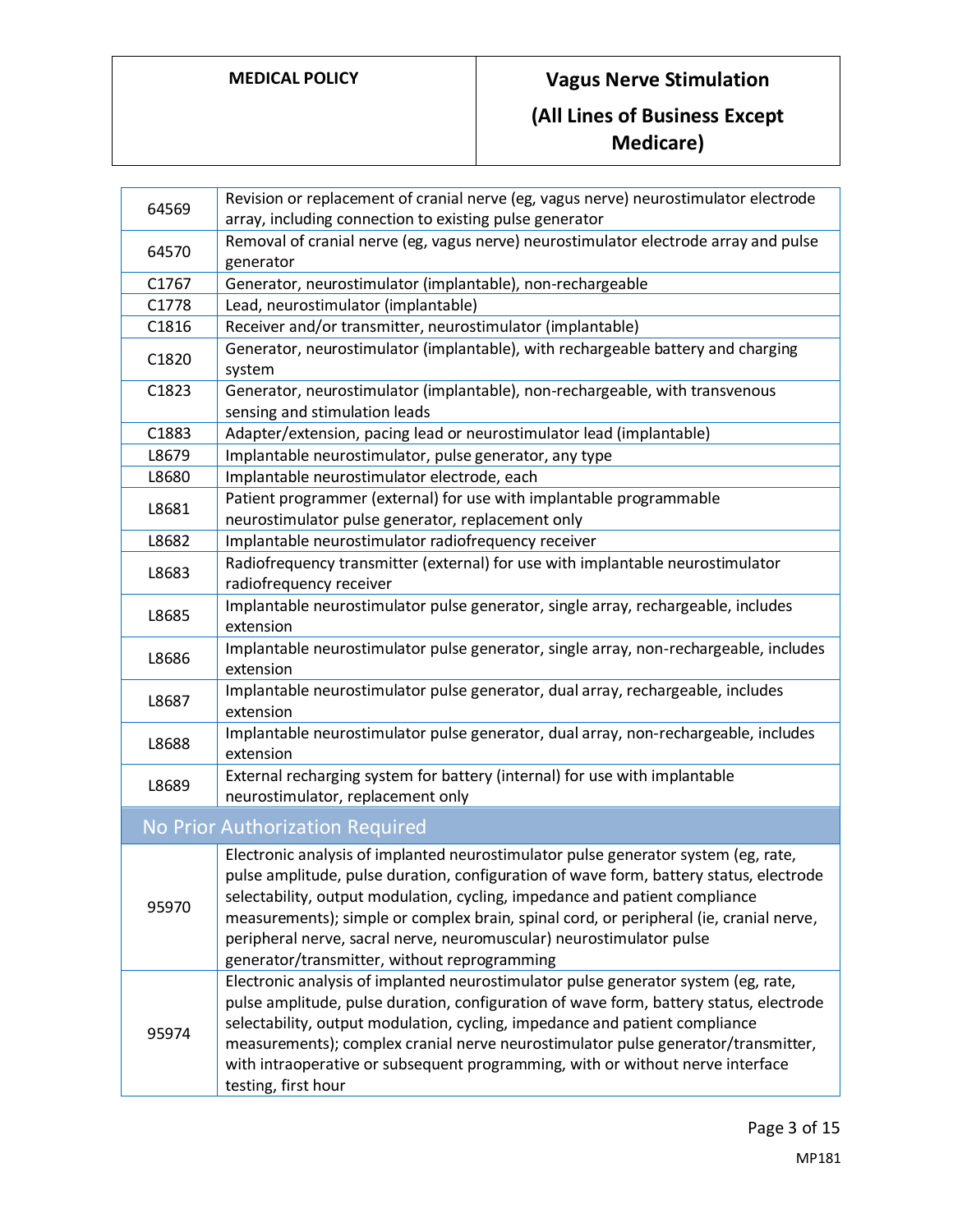# **Medical Policy Collection Vagus Nerve Stimulation (All Lines of Business Except Medicare)**

| 95975              | Electronic analysis of implanted neurostimulator pulse generator system (eg, rate,<br>pulse amplitude, pulse duration, configuration of wave form, battery status, electrode<br>selectability, output modulation, cycling, impedance and patient compliance<br>measurements); complex cranial nerve neurostimulator pulse generator/transmitter,<br>with intraoperative or subsequent programming, each additional 30 minutes after first<br>hour (List separately in addition to code for primary procedure) |  |
|--------------------|---------------------------------------------------------------------------------------------------------------------------------------------------------------------------------------------------------------------------------------------------------------------------------------------------------------------------------------------------------------------------------------------------------------------------------------------------------------------------------------------------------------|--|
| <b>Not Covered</b> |                                                                                                                                                                                                                                                                                                                                                                                                                                                                                                               |  |
| K1020              | Non-invasive vagus nerve stimulator                                                                                                                                                                                                                                                                                                                                                                                                                                                                           |  |
| 64553              | Percutaneous implantation of neurostimulator electrode array; cranial nerve                                                                                                                                                                                                                                                                                                                                                                                                                                   |  |

### **DESCRIPTION**

### **Epilepsy**

Epilepsy is a neurological disorder that causes recurrent and unprovoked seizures. Although epilepsy can develop in people of all ages, it is most common in children in the elderly. The cause of epilepsy varies and may be due to structural abnormalities, abnormal brain development, traumatic brain injury, or brain tumors. Use of a single antiepileptic drugs (AEDs) is the first-line therapy for epilepsy, however, up to 20-30% of these patients may develop drug-resistant (i.e., drug-refractory) epilepsy. The International League Against Epilepsy defines drug-refractory epilepsy as "a failure of adequate trials of 2 tolerated and appropriately chosen and used AED schedules." Some drug-refractory epilepsy patients may be surgical candidates. However, "not all patients with drug-resistant epilepsy can undergo surgery and some patients continue to experience seizures following surgery." Vagus nerve stimulation is an option for these AED-refractory patients who are not surgical candidates.

#### **Vagus Nerve Stimulation (VNS)**

#### Implantable

A VNS device consists of a programmable generator, wire leads, and electrodes. The generator is implanted subcutaneously into the patient's chest. The generator then delivers periodic pulses of electrical current through the leads to the electrodes, which are attached to the vagus nerve in the left side of the neck. The frequency and intensity of the electrical pulses is adjusted for each patient's needs.

#### Percutaneous, Transcutaneous, and Non-invasive/Non-implantable

Percutaneous vagus nerve stimulation (pVNS) and transcutaneous vagus nerve stimulation (tVNS) are proposed as minimally invasive and methods to modulate vagal nerve activity via electrical signal. In a similar manner, non-invasive or non-implantable (nVNS) devices deliver electrical pulses by attachment to the skin (e.g., by earlobe clip or through the side of the neck).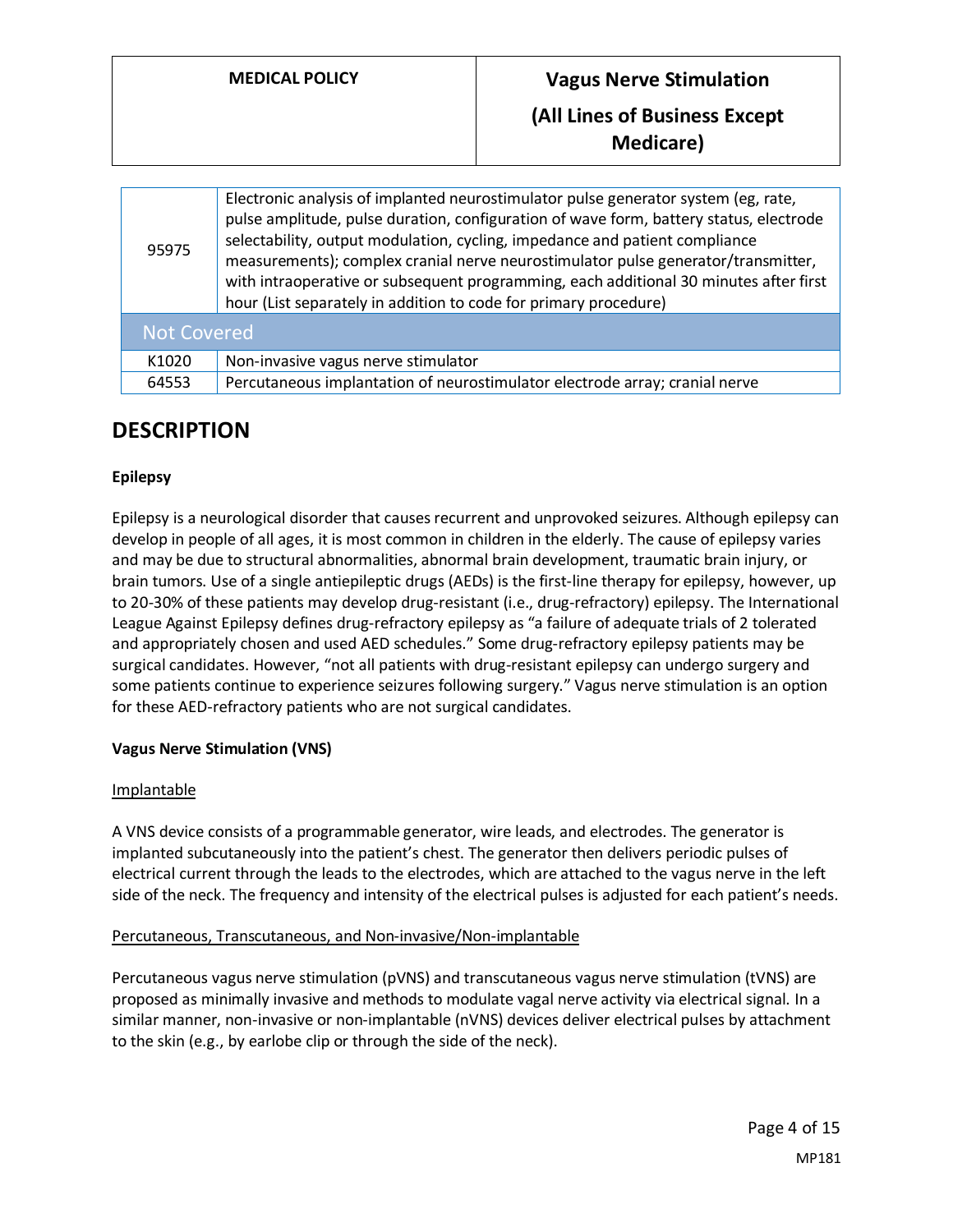### **REVIEW OF EVIDENCE**

A review of the ECRI, Hayes, Cochrane, and PubMed databases was conducted regarding the use of vagus nerve stimulation as a treatment for seizures and other purported indications. Below is a summary of the available evidence identified through November 2021.

#### **Implantable Vagus Nerve Stimulation**

#### Medically Refractory Seizures

- In 2020, the Washington State Health Care Authority updated a 2009 health technology assessment (WA HTA) of vagal nerve stimulation for epilepsy and depression prepared by the Center for Evidence-Based Policy at Oregon Health & Science University.<sup>1,2</sup> The evidence regarding implantable vagal nerve stimulation for epilepsy was evaluated comparing VNS to treatment as usual, surgery, and responsive neurostimulation. Based on the available evidence which was found to be very-low to low-quality to moderate across 20 studies, VNS was found to be associated with similar reductions in seizure frequency compared to ongoing medication or surgery. Adverse events included changes in voice or hoarseness and some breathlessness. Rates of AEs were not different between high- and low-stimulation.
- Panebianco and colleagues published an updated Cochrane review in 2015, regarding the efficacy and tolerability of vagus nerve stimulation as an adjunctive therapy for treating people with medically refractory partial epilepsy.<sup>3</sup> Five trials were included in the analyses, totalling 439 participants, of which four were included in meta-analyses: Handforth et al. (1998), Michael (1993), The Vagus Nerve Stimulation Study Group (1995), and Klinkenberg et al (2012).<sup>4-7</sup> Amongst the five studies, two were rated as low risk of bias, and three as unclear. Effective blinding for VNS is difficult given the associated effects during use (e.g., voice alteration). The authors noted this may alter the validity of effects observed. Overall, the review concluded that VNS for partial seizures appeared to be effective and well tolerated in the 439 patients studied.

#### Depression

• In 2021, Hayes published an updated Health Technology Assessment evaluating vagus nerve stimulation for treatment-resistant depression.<sup>8</sup> Authors evaluated a total of 16 studies (23 publications) (3 randomized controlled trials [RCTs], 8 comparative studies, and 5 uncontrolled studies). The longest follow-up times ranged from 1 to 2 years. Studies followed patients up to 2 and 3 years with response rates in the low fifty percent range and remission rates reported as 53% and 25%, respectively. The outcomes of interest included changes in depression severity, quality of life (QOL), changes in medication and therapies for depression, suicide rates and rates for suicide ideation, and complications.

Overall, VNS was associated with ≥ 50% reduction in depression severity scores (Hamilton Depression Rating Scale [HDRS]) in 15% to 50% of patients within the first year, 27% to 55% at 1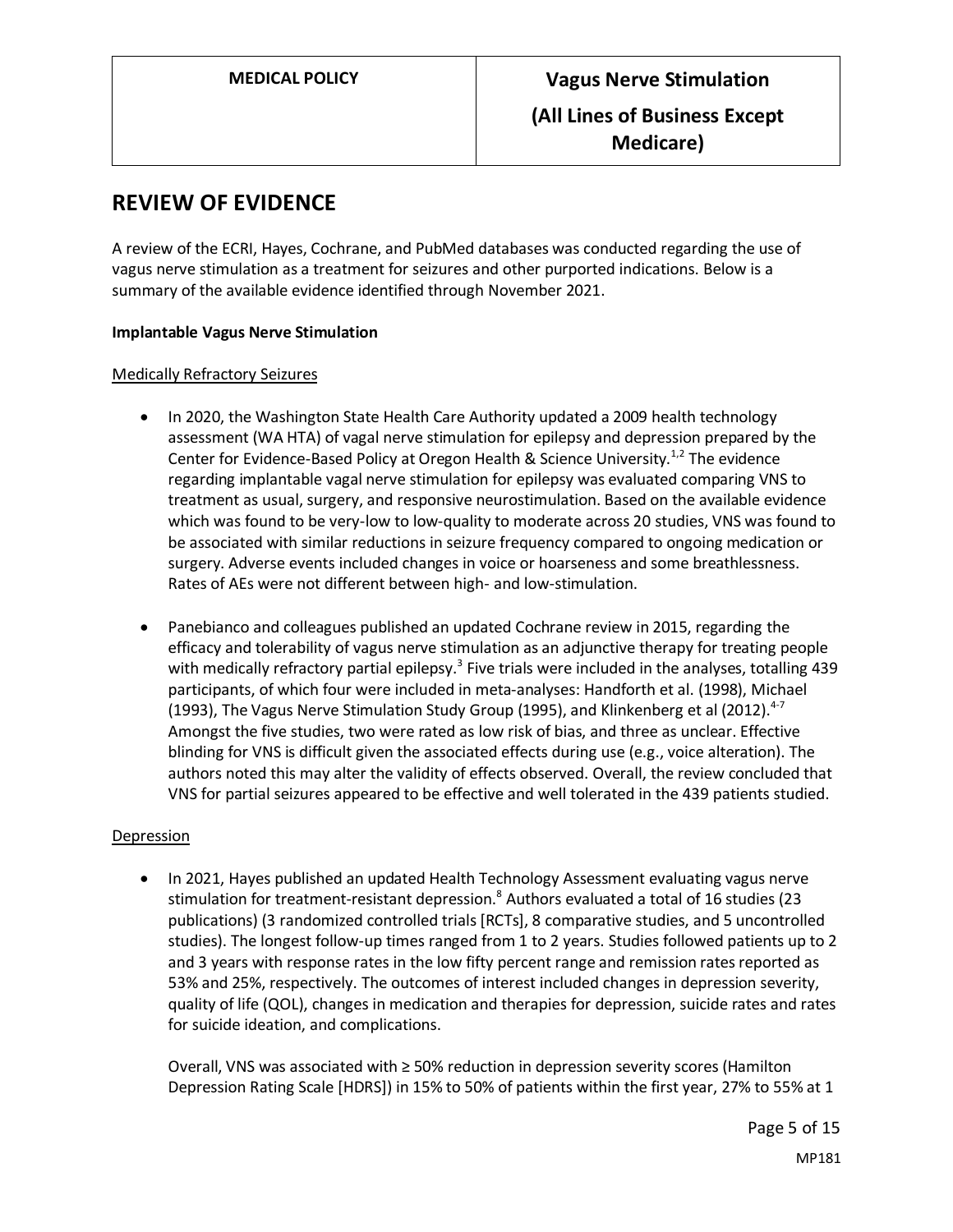# **MEDICAL POLICY Vagus Nerve Stimulation (All Lines of Business Except Medicare)**

year, and 42% to 53% at 2 years. "However, while a ≥ 50% improvement of HDRS baseline scores is generally considered clinically significant, patients with high scores at baseline could still have moderate to severe depression, even after ≥ 50% improvement in scores. Therefore, it is possible that, despite a 50% improvement, the patient still suffers from severe depression. Furthermore, in the only randomized controlled trial (RCT), active VNS with an implantable device (n=112) was no more effective than sham VNS (n=110) in alleviating symptoms of depression."<sup>8</sup> Based on the evidence from 2 studies there was insufficient evidence to determine if VNS therapy reduces medication use and therapies for depression. The results of 2 studies indicated that VNS therapy does not decrease suicide rates in patients with severe depression. There was insufficient data to thoroughly evaluate complications related to VNS therapy for depression.

The body of evidence was determined to be of low quality. Studies have reported inconsistent findings and have significant limitations by individual study. Additionally, most studies were funded by the device manufacturer and had significant design limitations. For bipolar disorder there is such a paucity of data, the evidence was found to be of very-low-quality. Ultimately, Hayes gave the following ratings for the use of VNS to treat refractory major depression disorder:

- $\circ$  C For VNS as an adjunctive treatment for adults with severe major depression or bipolar disorder I and II when symptoms associated with a major depressive episode are refractory to multiple regimens of noninvasive treatments such as medication, psychotherapy, and electroconvulsive therapy. Patients should be free of comorbidities that could increase the risk of VNS-related complications. This Rating is based on the positive reports from nonrandomized and noncontrolled studies, the lack of evidence from randomized studies, the lack of thorough safety data regarding the device, and the substantial burden of treatment-resistant depression. Considering the safety concerns regarding VNS, noninvasive treatments should be exhausted before this option is considered, and patients should be specifically informed of the risks and properly followed up.
- $\circ$  D2 For VNS for adults with severe, treatment-resistant rapid cycling bipolar disorder. This Rating reflects the limited evidence available for this patient population.
- In 2020, Bottomley and colleagues conducted a systematic review and meta-analysis assessing the safety and efficacy of VNS for treatment-resistant depression.<sup>9</sup> Investigators systematically searched the literature through June 2019, identified eligible studies, assessed study quality, extracted data and pooled results. Of 22 identified studies, there were two randomized controlled (RCT), sixteen single-arm and four nonrandomized comparative studies. Numerous depression-specific, safety and QOL measures were reported. Metaanalysis was possible for three efficacy scales, and three safety scales but no quality of life measures. Data beyond 2 years was not poolable. Analyses demonstrated that antidepressant benefits improved to 24 months and safety issues were minimal. Limitations included high, statistically significant heterogeneity, conflicts of interest with a VNS device manufacturer, lack of randomized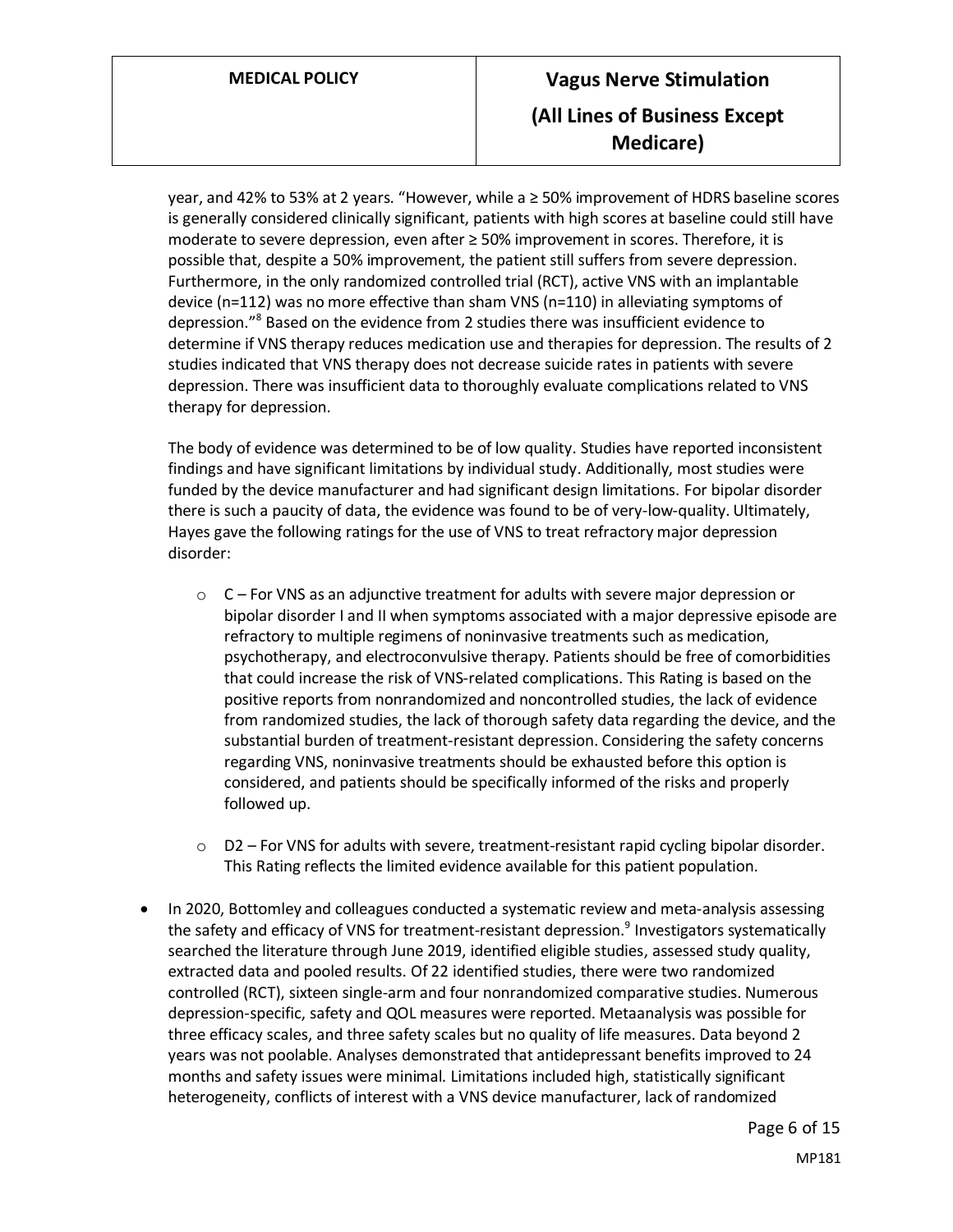controlled trials available for review, and lack of long-term follow-up. Investigators called for additional comparative studies describing safety and quality of life outcomes to better determine the safety and efficacy profile of VNS for treatment-resistant depression.

- In 2020, ECRI conducted an evidence review assessing the Symmetry Vagus Nerve Stimulation Therapy System (LivaNova) for treatment-resistant depression.<sup>10</sup> Searching the literature through March 25, 2020, ECRI reviewed full text of 2 SRs reporting on 2,635 patients. Evidence from a systematic review (SR) of mostly single-arm studies suggests that Symmetry VNS plus treatment as usual (TAU) may achieve 2-year remission in 22% to 38% of patients with medically refractory depression of various etiologies; however, results need confirmation in randomized, sham-controlled trials to account for placebo effects. Another SR reported that VNS did not reduce or increase completed suicide incidence rates at 4-year follow-up. All except 2 studies in the SRs were at high risk of bias from retrospective design, single-center focus, high patient attrition, or lack of randomization, blinding, or controls. The SRs pooled outcomes from patients with different depression types (e.g., unipolar depression, bipolar depression, rapid cycling bipolar disorder), severity, and prior antidepressant treatment failures (2 to 6 failed treatments). Only 1 RCT (in the Bottomley et al. SR) compared VNS to sham and found no differences in response rates between the active VNS and sham control VNS groups. Authors called for additional studies are needed in patient populations with varying severities of different depression types and to compare VNS with other neurostimulation methods (e.g., deep brain stimulation, electroconvulsive therapy). Authors concluded that evidence supporting the VNS Therapy System was "inconclusive."
- In the WA HTA report referenced above, authors identified 5 studies reported in 9 publications that evaluated VNS as a treatment for depression. $1/2$  Between high-stimulation and lowstimulation Montgomery-Åsberg Depression Rating Scale (MADRS) scores were improved though all other outcomes were not different between groups. When VNS was compared to sham and treatment as usual, differences in outcomes were not significantly different or were inconsistent; thus, the report authors stated that robust conclusions about effectiveness were difficult to discern. Adverse effects were similar as those experienced by individuals treated for epilepsy.

#### Other Indications

The evidence review identified studies evaluating other purported indications for VNS therapy, including but not limited to:

- Alzheimer's disease $^{11,12}$
- Migraine headaches $^{13-16}$
- $\bullet$  Essential tremor<sup>17</sup>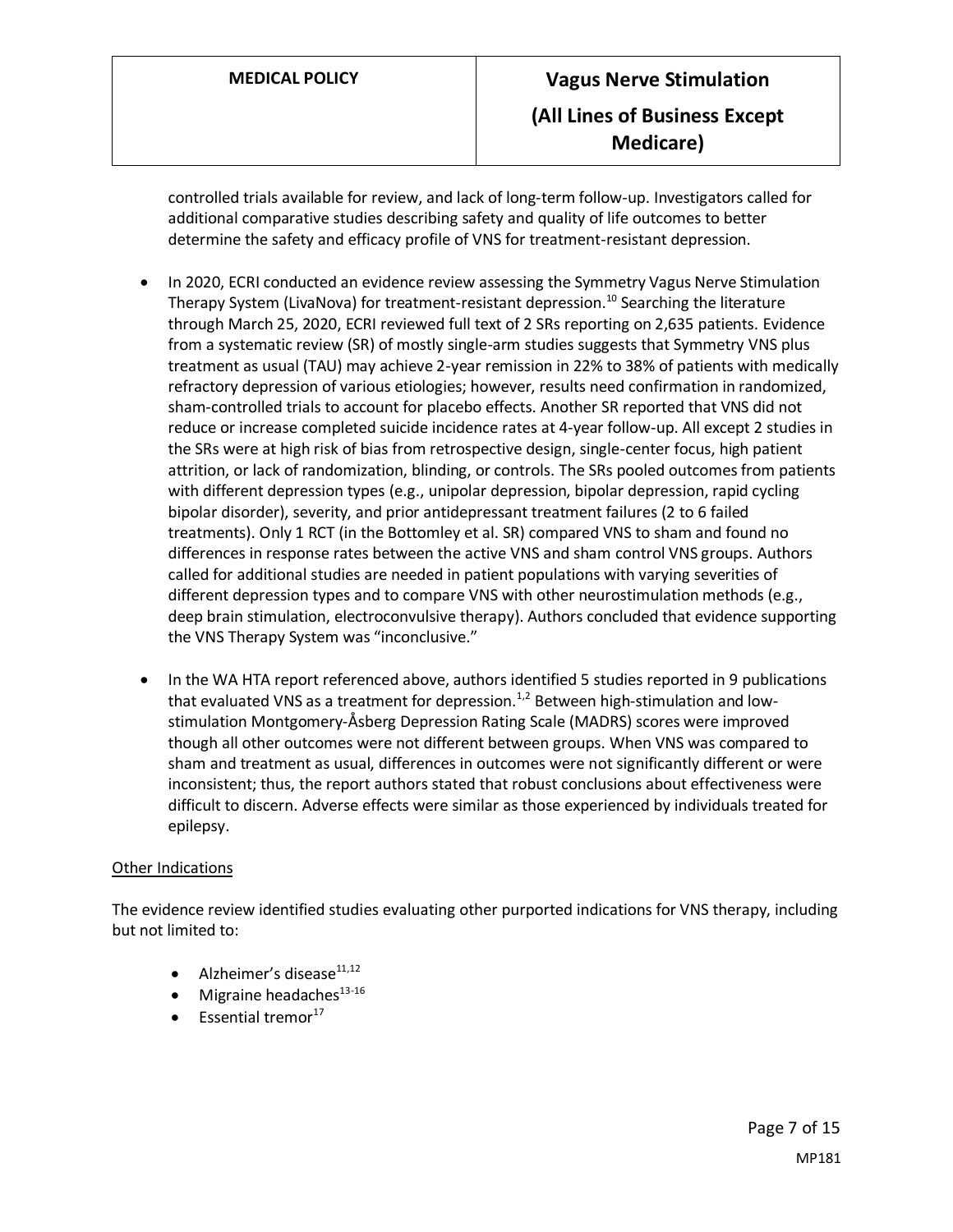#### **Non-invasive/Non-implantable Vagus Nerve Stimulation**

The only non-implantable VNS (nVNS) device with U.S. Food and Drug Administration (FDA) clearance is gammaCore™ (electroCore, Inc.), which is indicated for adjunctive use for the preventive treatment of cluster headache and for the acute treatment of pain associated with episodic cluster headache and migraine headache in adult patients.<sup>18</sup> As such, this evidence summary will focuses solely on the gammaCore™ device and approved indications.

#### Cluster Headache

In 2021, Hayes published a Health Technology Assessment evaluating noninvasive vagus nerve stimulation with gammaCore for prevention or treatment of cluster headache.<sup>19</sup> Four clinical studies were identified that used gammaCore for acute treatment (2 studies) or prevention (2 studies) of episodic and chronic cluster headaches (eCH and cCH) in adult patients. All of the studies compared nVNS in addition to standard treatments. Follow up ranged from 15 minutes to 1 year and the evidence base was found overall to be of very-low-quality. Adverse events related to gammaCore were reported in up to 27% of patients receiving active nVNS stimulation with gammaCore in 3 studies. Device-related adverse events included depressed mood, malaise, oropharyngeal pain, cluster headache, paresthesia, muscle twitching, muscle spasms, feeling hot, acne, pain, throat tightness, dizziness, hyperhidrosis, toothache, decreased appetite, skin irritation, erythema, facial edema, chest pain, fatigue, pruritus, musculoskeletal stiffness, parosmia, application-site pain, application-site irritation, lip or facial drooping or twitching, or dysgeusia. No serious device-related adverse events were reported. Due to the inability to draw conclusions from the existing body of literature, Hayes applied a D2 rating to the use of nVNS with gammaCore for the acute treatment of eCH or cCH as well as the use of nVNS as a prophylactic in the prevention of eCH or cCH.

The ACT1 and ACT2 trials were reported out by Silberstein et al. and Goadsby et al. in 2016 and 2018, respectively.<sup>20,21</sup> Both of the manufacturer-sponsored randomized trials were double-blind and shamcontrolled evaluations of the gammaCore nVNS device.

ACT1 (N=150) included 1 month of treatment comparison, followed by a 3-month open-label phase. Participants used the device following their first cluster headache attack, and use of rescue medication within 60 minutes was considered treatment failure. All endpoints were assessed by patient-recorded diaries, the primary end-point being the proportion of all subjects who achieved a pain intensity score of 0 or 1 on a 5‐point scale (0, no pain; 4, very severe pain) at 15 minutes after treatment initiation. During the first month, 22 participants dropped out (nVNS, N=14; sham, N=8); a large proportion of participants guessed their treatment allocation beyond chance. In the second phase, 28 participants dropped out (nVNS, N=17; sham, N=11). For the analysis, 133 subjects met the criteria for intention-to-treat (nVNS, N=60; sham, N=73). The participants had originally been split into two distinct cohorts – one for episodic cluster headaches (eCH), and one for chronic cluster headaches (cCH). Response rates were significantly higher with nVNS than with sham for the eCH cohort (nVNS, 34.2%; sham, 10.6%; p =0.008) but not the cCH cohort (nVNS, 13.6%; sham, 23.1%;  $p = 0.48$ ). In the total population, a significant difference in response rates between the nVNS and sham groups was not observed.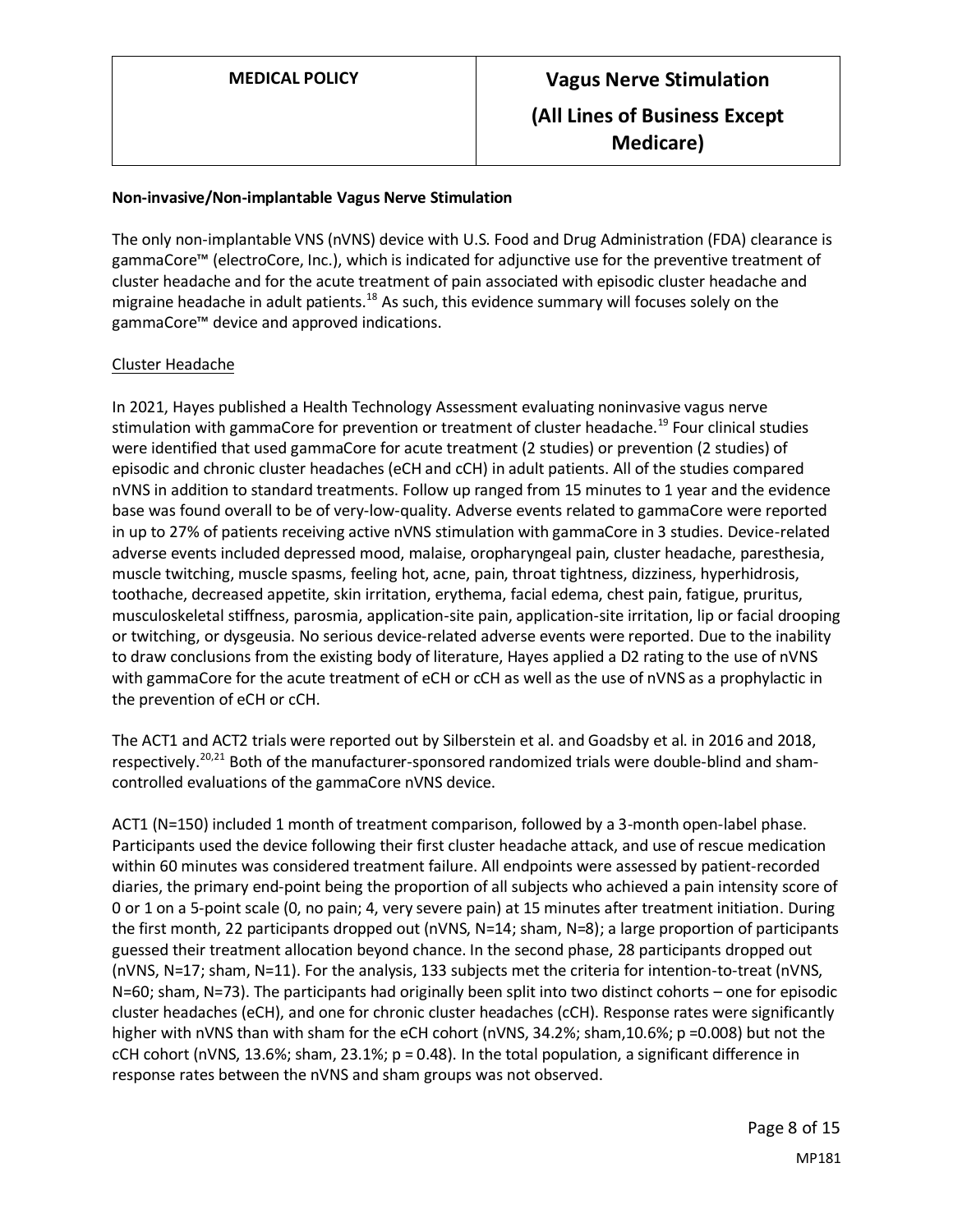ACT2 enrolled 102 subjects (nVNS, N=50; sham, N=52) for a 2-week, randomized, double-blind period; and a 2-week, open-label period wherein all subjects received nVNS therapy. Overall, the authors concluded that nVNS was superior to sham therapy for acute treatment of attacks in patients with eCH but not those with cCH or in the total population. This finding was in alignment with the ACT1 study.

These studies represent short-term early conclusions that nVNS may be beneficial to patients with eCH, though not cCH, but more research is needed to know for sure.

#### Migraine

In 2018, three publications reported on the double-blind, sham-controlled nVNS trial, PRESTO.<sup>22-24</sup> The primary results, and both post-hoc analyses were funded by the manufacturer, electroCore, Inc. Authors of all three papers disclosed receiving electroCore consultancy fees, being electroCore employees, and receiving electroCore stock ownership. PRESTO aimed to evaluate the efficacy, safety, and tolerability of gammaCore (nVNS) for the acute treatment of migraine. Two hundred and forty-eight participants with episodic migraine with/without aura were randomized to receive nVNS (N=122) or sham (N=126) within 20 minutes from pain onset. Participants were to repeat treatment if pain had not improved in 15 minutes. The double-blind study period lasted 4 weeks or until patients had treated 5 attacks. An openlabel period subsequently followed, lasting 4 weeks or 5 attacks. There was no statistically significant difference in the primary endpoint: the proportion of participants who were pain-free without using rescue medication at 120 minutes following therapy (30.4% [nVNS] vs 19.7% [sham], p=.067), though nVNS was superior to sham for freedom from pain at 30 (12.7% vs 4.2%; p = 0.012) and 60 minutes (21.0% vs 10.0%; p = 0.023). Adverse events in PRESTO (nVNS = 22, sham = 23) were most commonly application site discomfort and nasopharyngitis. Given these reports all demonstrate marginally or nonstatistically significant superior nVNS outcomes as a results of a single trial, additional well-designed RCT's are needed to determine overall health outcomes.

#### **VNS with Cardiac-Based Algorithm (i.e., AspireSR Vagus Nerve Stimulator)**

The evidence review identified 4 studies evaluating VNS that adds additional automatic stimulation utilizing an individualized cardiac-based algorithm (i.e., AspireSR VNS).<sup>25-28</sup> Due to methodological limitations (lack of randomized controlled design, small sample sizes, lack of blinding, lack of statistical analyses, and short follow-up periods), these studies provide insufficient evidence to support the safety and clinical utility of this device compared to the standard VNS device. Additional good-quality studies are needed to demonstrate that VNS with automatic stimulation based on an individual's cardiac rhythm improves health outcomes in patients with refractory epilepsy.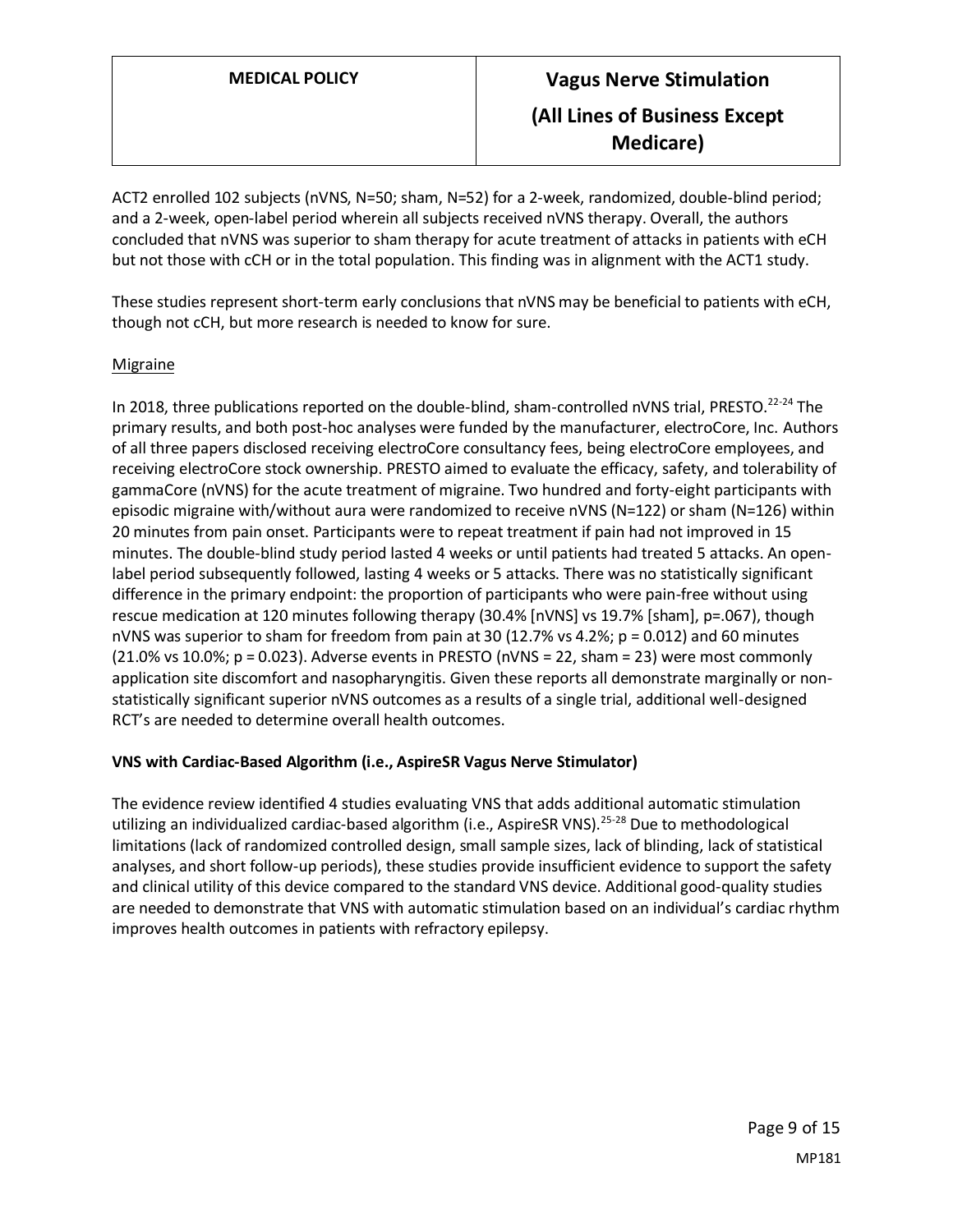## **CLINICAL PRACTICE GUIDELINES**

#### **Seizures**

#### American Academy of Neurology (AAN)

The 2013 AAN evidence-based clinical practice guideline for vagus nerve stimulation as adjunctive therapy for partial-onset seizures in patients  $>12$  years gave the following recommendations:<sup>29</sup>

- VNS may be considered as adjunctive treatment for children with partial or generalized epilepsy (Level C).
- VNS may be considered in patients with Lennox-Gastaut Syndrome (LGS) (Level C).
- In adult patients receiving VNS for epilepsy, improvement in mood may be an additional benefit (Level C).
- VNS may be considered progressively effective in patients over multiple years of exposure (Level C).
- Optimal VNS settings are still unknown, and the evidence is insufficient to support a recommendation for the use of standard stimulation vs. rapid stimulation to reduce seizure occurrence (Level U).
- Patients may be counseled that VNS magnet activation may be associated with seizure abortion when used at the time of seizure auras (Level C) and that seizure abortion with magnet use may be associated with overall response to VNS treatment (Level C).

#### National Institute for Health and Care Excellence (NICE)

For epilepsy diagnosis and management, a 2021-updated NICE guideline states, "Vagus nerve stimulation is indicated for use as an adjunctive therapy in reducing the frequency of seizures in adults who are refractory to antiepileptic medication but who are not suitable for resective surgery. This includes adults whose epileptic disorder is dominated by focal seizures (with or without secondary generalisation) or generalised seizures. $130$  The same statement is made for children.<sup>31</sup>

#### **Depression**

#### Department of Veterans Affairs/Department of Defense (VA/DoD)

The 2016 evidence-based VA/DoD clinical practice guideline for the management of major depressive disorder (MDD) recommended "against offering vagus nerve stimulation (VNS) for patients with MDD, including patients with severe treatment-resistant depression outside of a research setting.<sup>"32</sup>

#### National Institute for Health and Care Excellence (NICE)

The 2020 evidence-based NICE guideline for vagus nerve stimulation for treatment-resistant depression stated, "evidence on the safety of implanted vagus nerve stimulation for treatment resistant depression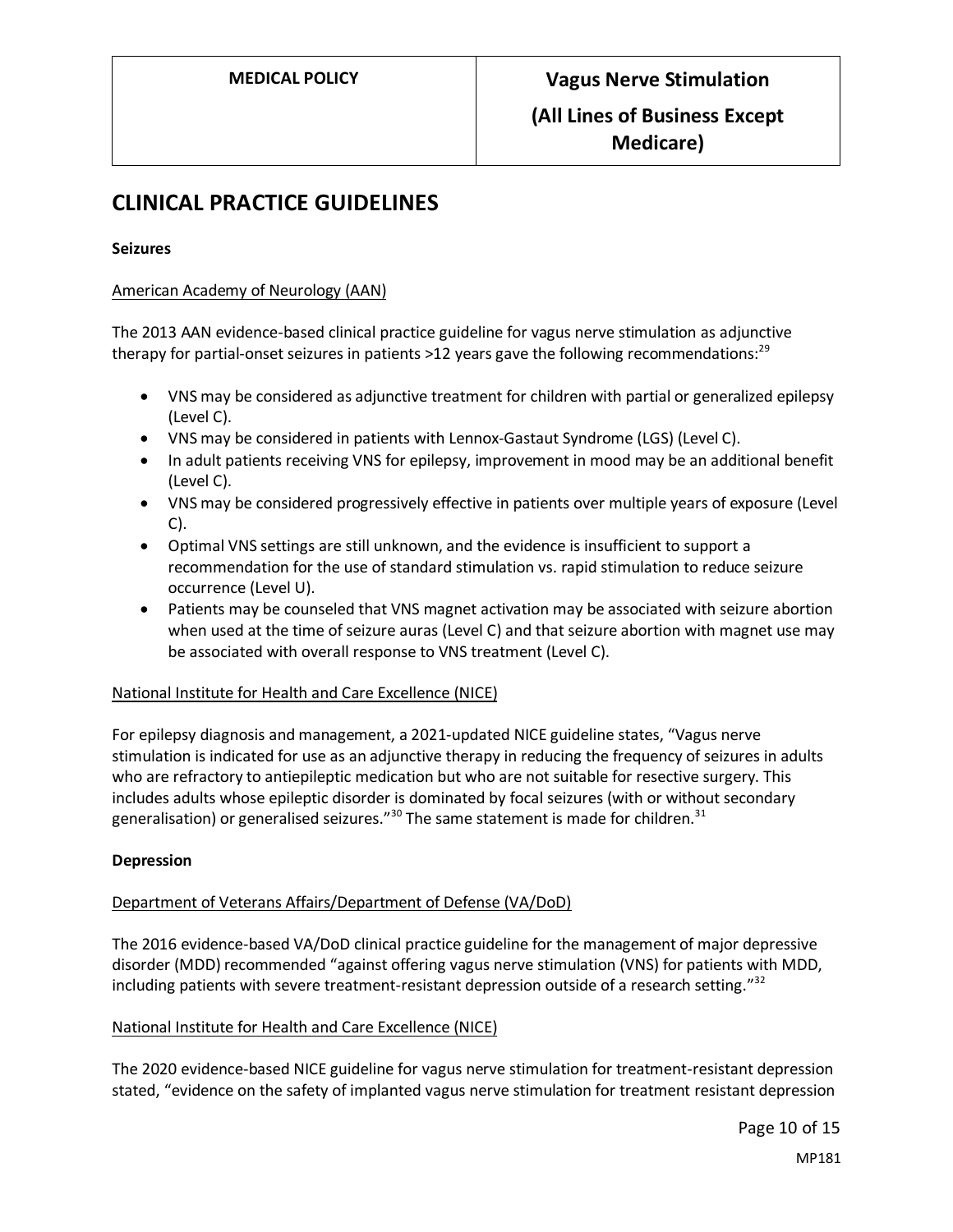raises no major safety concerns, but there are frequent, well-recognized side effects. Evidence on its efficacy is limited in quality. Therefore this procedure should be used only with special arrangements for clinical governance, consent and audit or research." <sup>33</sup> Authors also recommended additional randomized controlled trials evaluating VNS, reporting details of patient selection and relevant outcome measures.

#### **Cluster Headache**

#### Department of Veterans Affairs and the Department of Defense (VA/DoD)

In 2020, the Department of Veterans Affairs and the Department of Defense (VA/DoD) published a clinical practice guideline addressing the primary care management of headache.<sup>34</sup> The guideline included a recommendation with a weak strength of evidence which stated, "We suggest noninvasive vagus nerve stimulation for the acute treatment of episodic cluster headache."

### **POLICY SUMMARY**

There is sufficient evidence to establish the efficacy and safety of implantable vagus nerve stimulation (VNS) for medically-refractory epilepsy. Additionally, the American Academy of Neurology and National Institute for Health and Care Excellence recommend VNS in medically-refractory epilepsy patients.

There is insufficient evidence to establish the efficacy and safety of implantable VNS for any other indication, including, but not limited to Alzheimer's disease, migraine headaches, or essential tremor. There is a paucity of compelling evidence for non-implantable, percutaneous, and transcutaneous VNS devices as well. All identified studies had significant methodological limitations, including, lack of randomized controlled design, small sample sizes, lack of comparator group, and short follow-up periods. For implantable VNS therapy, FDA-approval does not exist for these additional indications. For non-implantable, percutaneous, and transcutaneous VNS therapy, additional research is still needed to draw conclusions about the overall health outcomes. Additional good-quality studies and expanded FDA-approval are required to support the medical necessity of VNS therapy for these indications and device types.

### **INSTRUCTIONS FOR USE**

Company Medical Policies serve as guidance for the administration of plan benefits. Medical policies do not constitute medical advice nor a guarantee of coverage. Company Medical Policies are reviewed annually and are based upon published, peer-reviewed scientific evidence and evidence-based clinical practice guidelines that are available as of the last policy update. The Companies reserve the right to determine the application of Medical Policies and make revisions to Medical Policies at any time. Providers will be given at least 60-days notice of policy changes that are restrictive in nature.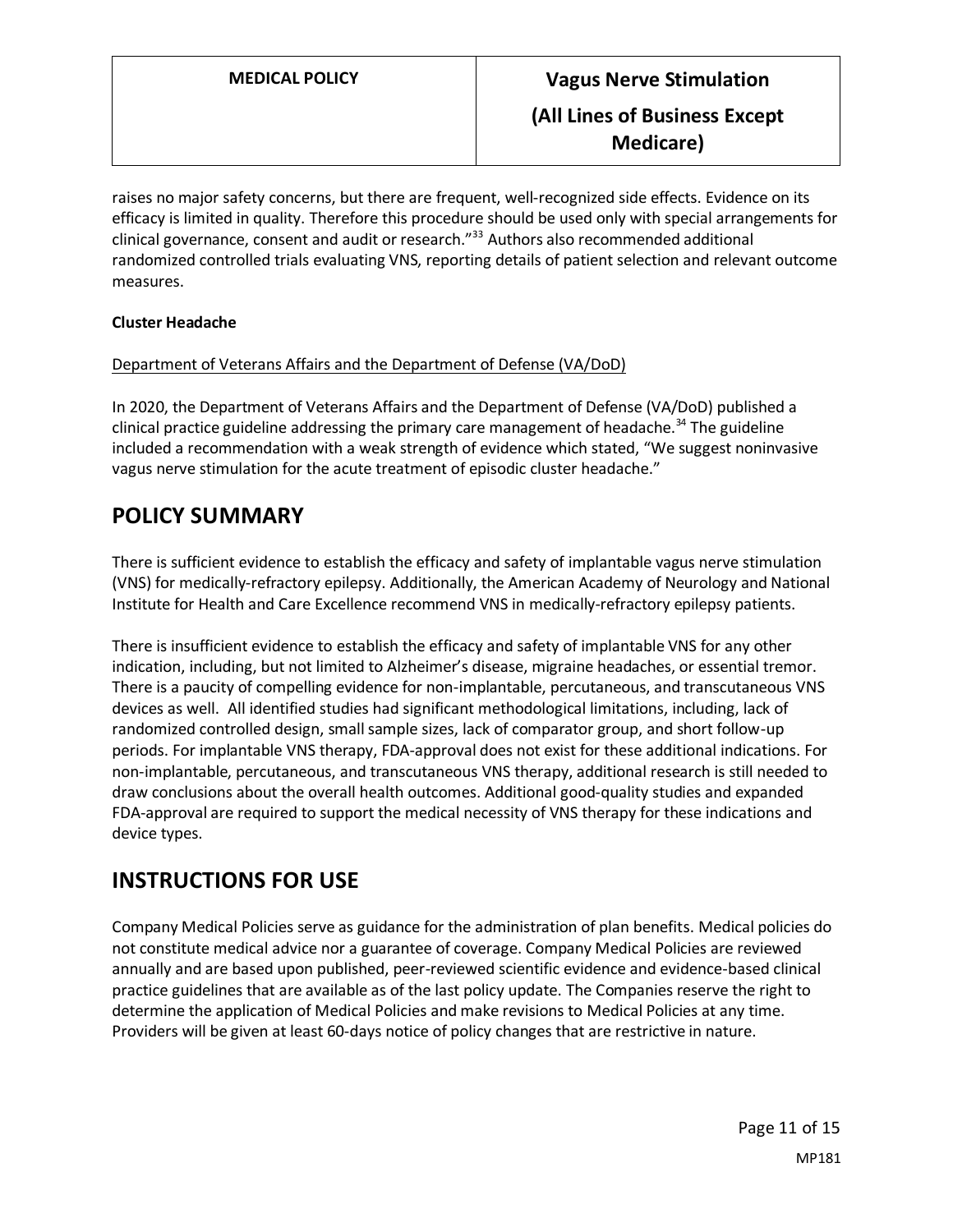The scope and availability of all plan benefits are determined in accordance with the applicable coverage agreement. Any conflict or variance between the terms of the coverage agreement and Company Medical Policy will be resolved in favor of the coverage agreement.

### **REGULATORY STATUS**

### **U.S. Food and Drug Administration (FDA)**

#### Implantable VNS

Numerous implantable stimulator systems marketed by Cyberonics, Inc have gained premarket approval from the FDA, though the approval orders link back to the original 1997 issuance. FDA Product Codes: MUZ and LYZ.

| <b>Product and</b><br><b>Manufacturer</b>                                  | <b>Indications for Use</b>                                                                                                                                                                                                                      | <b>Contraindications for Use</b>                                                                                                                                                                                                                                                                                                                                                            |
|----------------------------------------------------------------------------|-------------------------------------------------------------------------------------------------------------------------------------------------------------------------------------------------------------------------------------------------|---------------------------------------------------------------------------------------------------------------------------------------------------------------------------------------------------------------------------------------------------------------------------------------------------------------------------------------------------------------------------------------------|
| The VNS Therapy <sup>™</sup><br>System by<br>Cyberonics Inc. <sup>35</sup> | The VNS Therapy System is<br>indicated for use as an adjunctive<br>therapy in reducing the frequency<br>of seizures in patients 4 years of<br>age and older with partial onset<br>seizures that are refractory to<br>antiepileptic medications. | Vagotomy-The VNS Therapy System<br>cannot be used in patients after a<br>bilateral or left cervical vagotomy.<br>Diathermy-Do not use shortwave<br>diathermy, microwave diathermy, or<br>therapeutic ultrasound diathermy<br>(hereafter referred to as diathermy) on<br>patients implanted with a VNS Therapy<br>System. Diagnostic ultrasound is not<br>included in this contraindication. |

Prior to June of 2017, the FDA indications for the VNS Therapy System™ were for patients 12 years of age and older.

#### Non-implantable VNS

electroCore, LLC markets a non-invasive VNS (gammaCore™), indicated for treatment of cluster headache. The intent is to reduce the frequency of cluster headache attacks. The device received approval in 2017 and is intended for non-invasive vagus nerve stimulation on the side of the neck. Product code: PKR

### Percutaneous and Transcutaneous Vagus Nerve Stimulation

The Parasym Device has been given an Investigational Device Exception for several indications currently under investigation for research use only.<sup>36</sup> The device is not approved for purchase in the United States.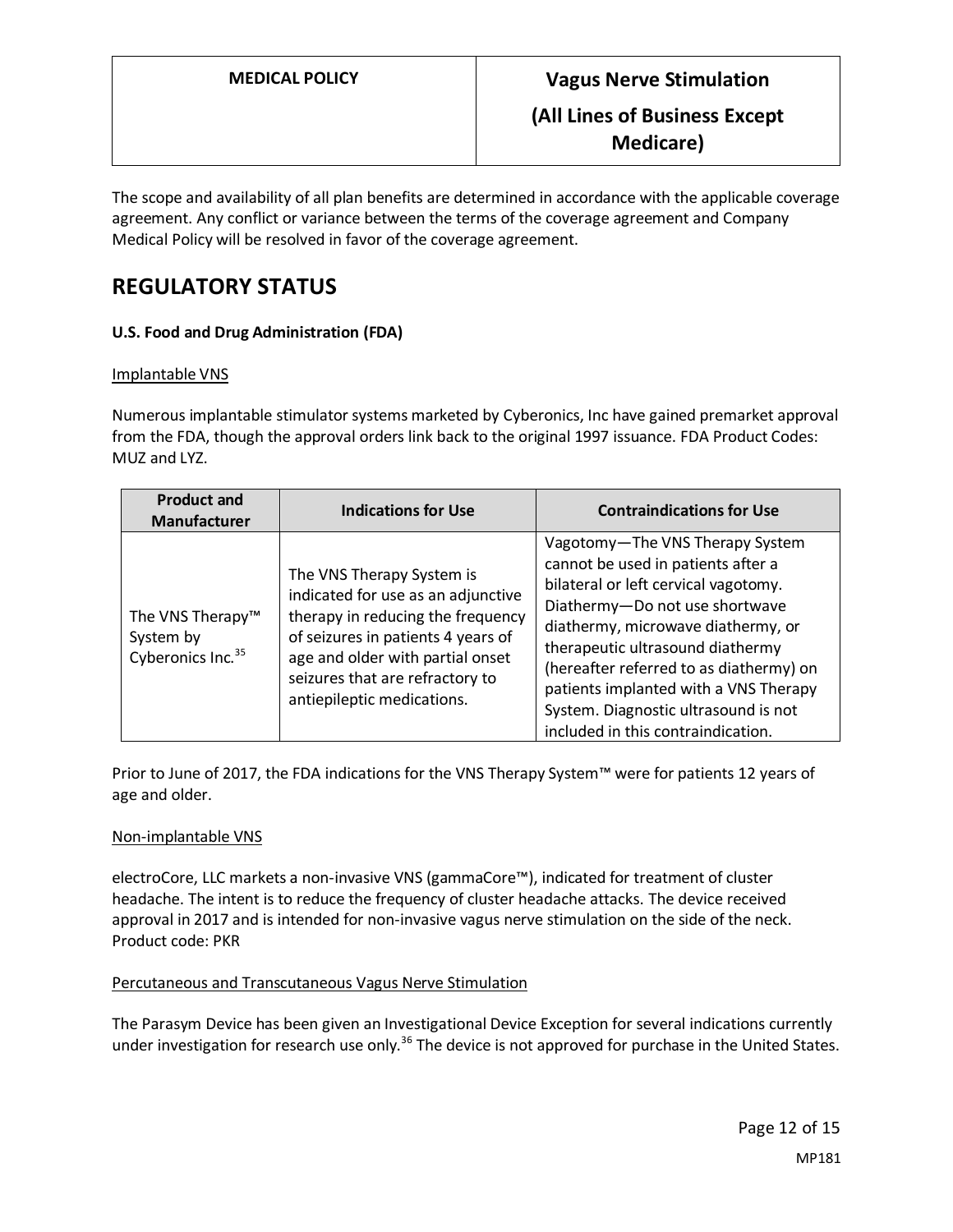Mental Health Parity Statement

Coverage decisions are made on the basis of individualized determinations of medical necessity and the experimental or investigational character of the treatment in the individual case. In cases where medical necessity is not established by policy for specific treatment modalities, evidence not previously considered regarding the efficacy of the modality that is presented shall be given consideration to determine if the policy represents current standards of care.

### **REFERENCES**

- 1. Washington State Health Care Authority. Vagal Nerve Stimulation for Epilepsy and Depression Final Evidence Report. [https://www.hca.wa.gov/assets/program/vns-final-rpt-complete-](https://www.hca.wa.gov/assets/program/vns-final-rpt-complete-20200520.pdf)[20200520.pdf.](https://www.hca.wa.gov/assets/program/vns-final-rpt-complete-20200520.pdf) Published 2020. Accessed 11/24/2021.
- 2. Washington State Health Care Authority. Health Technology Clinical Committee: Findings and Decision - Vagal Nerve Stimulation for Epilepsy and Depression. [https://www.hca.wa.gov/assets/program/vns-final-findings-decision-20200710.pdf.](https://www.hca.wa.gov/assets/program/vns-final-findings-decision-20200710.pdf) Published 2020. Accessed 11/24/2021.
- 3. Panebianco M, Rigby A, Weston J, Marson AG. Vagus nerve stimulation for partial seizures. *Cochrane Database Syst Rev.*  2015(4):CD002896[.https://www.ncbi.nlm.nih.gov/pubmed/25835947.](https://www.ncbi.nlm.nih.gov/pubmed/25835947)
- 4. Klinkenberg S, Aalbers MW, Vles JS, et al. Vagus nerve stimulation in children with intractable epilepsy: a randomized controlled trial. *Dev Med Child Neurol.* 2012;54(9):855- 861[.https://www.ncbi.nlm.nih.gov/pubmed/22540141.](https://www.ncbi.nlm.nih.gov/pubmed/22540141)
- 5. Handforth A, DeGiorgio CM, Schachter SC, et al. Vagus nerve stimulation therapy for partialonset seizures: a randomized active-control trial. *Neurology.* 1998;51(1):48- 55[.https://www.ncbi.nlm.nih.gov/pubmed/9674777.](https://www.ncbi.nlm.nih.gov/pubmed/9674777)
- 6. A randomized controlled trial of chronic vagus nerve stimulation for treatment of medically intractable seizures. The Vagus Nerve Stimulation Study Group. *Neurology.* 1995;45(2):224- 230[.https://www.ncbi.nlm.nih.gov/pubmed/7854516.](https://www.ncbi.nlm.nih.gov/pubmed/7854516)
- 7. Michael JE, Wegener K, Barnes DW. Vagus nerve stimulation for intractable seizures: one year follow-up. *J Neurosci Nurs.* 1993;25(6):362- 366[.https://www.ncbi.nlm.nih.gov/pubmed/8106830.](https://www.ncbi.nlm.nih.gov/pubmed/8106830)
- 8. Hayes Inc. Vagus Nerve Stimulation for Treatment-Resistant Depression. [https://evidence.hayesinc.com/report/dir.vagu0002.](https://evidence.hayesinc.com/report/dir.vagu0002) Published 2021. Accessed 11/24/2021.
- 9. Bottomley JM, LeReun C, Diamantopoulos A, Mitchell S, Gaynes BN. Vagus nerve stimulation (VNS) therapy in patients with treatment resistant depression: A systematic review and metaanalysis. *Comprehensive psychiatry.* 2020;98:152156
- 10. ECRI Institute. Symmetry Vagus Nerve Stimulation Therapy System (LivaNova plc) for Treatmentresistant Depression[. https://www.ecri.org/components/ProductBriefs/Pages/28692.aspx.](https://www.ecri.org/components/ProductBriefs/Pages/28692.aspx) Published 2020. Accessed 12/15/2021.
- 11. Sjogren MJ, Hellstrom PT, Jonsson MA, Runnerstam M, Silander HC, Ben-Menachem E. Cognition-enhancing effect of vagus nerve stimulation in patients with Alzheimer's disease: a pilot study. *The Journal of clinical psychiatry.* 2002;63(11):972-980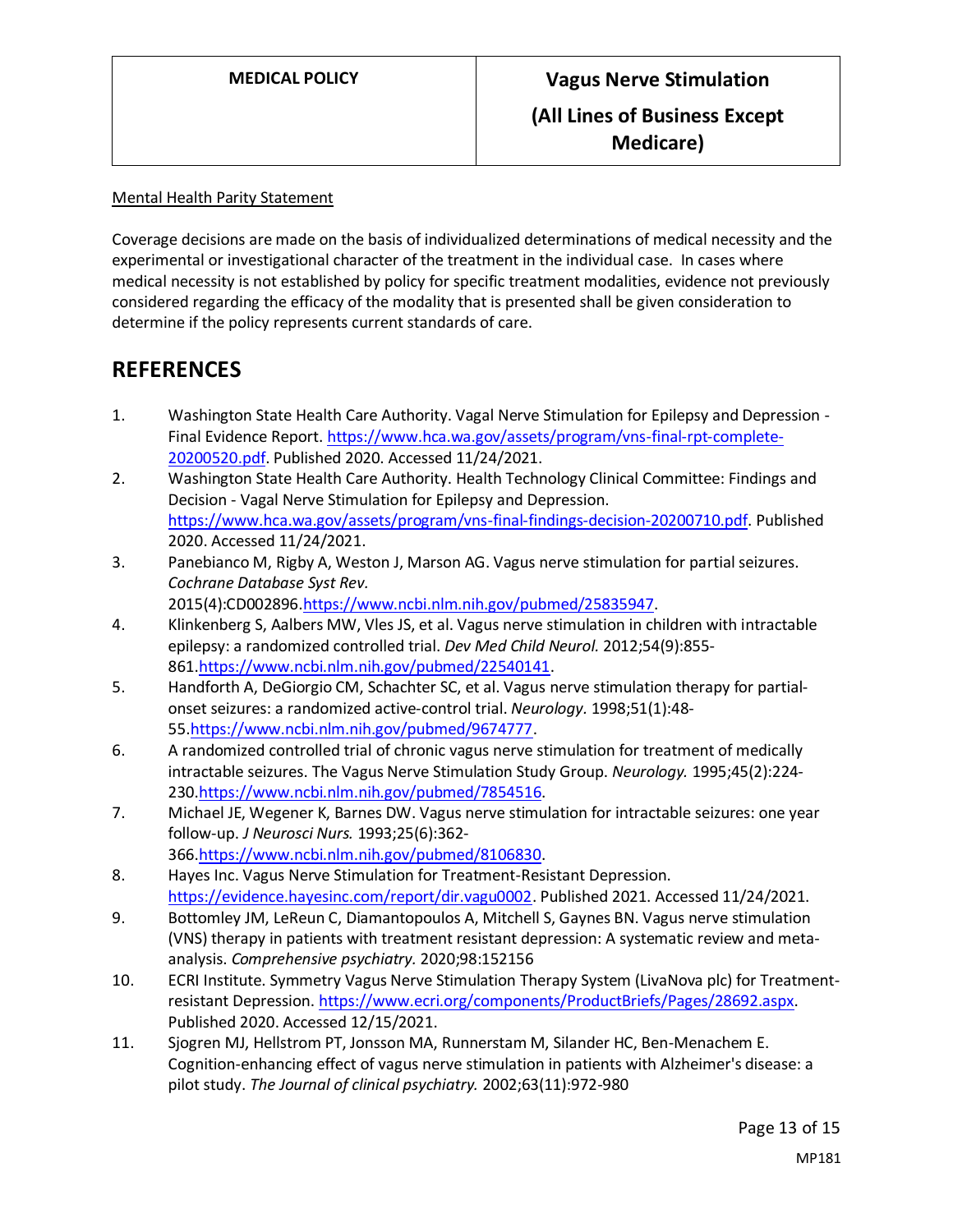- 12. Liu AY, Rajji TK, Blumberger DM, Daskalakis ZJ, Mulsant BH. Brain stimulation in the treatment of late-life severe mental illness other than unipolar nonpsychotic depression. *The American journal of geriatric psychiatry : official journal of the American Association for Geriatric Psychiatry.* 2014;22(3):216-240
- 13. Mauskop A. Vagus nerve stimulation relieves chronic refractory migraine and cluster headaches. *Cephalalgia : an international journal of headache.* 2005;25(2):82-86
- 14. Cecchini AP, Mea E, Tullo V, et al. Vagus nerve stimulation in drug-resistant daily chronic migraine with depression: preliminary data. *Neurological sciences : official journal of the Italian Neurological Society and of the Italian Society of Clinical Neurophysiology.* 2009;30 Suppl 1:S101- 104
- 15. Hord ED, Evans MS, Mueed S, Adamolekun B, Naritoku DK. The effect of vagus nerve stimulation on migraines. *The journal of pain : official journal of the American Pain Society.* 2003;4(9):530- 534
- 16. Mosqueira AJ, Lopez-Manzanares L, Canneti B, et al. [Vagus nerve stimulation in patients with migraine]. *Revista de neurologia.* 2013;57(2):57-63
- 17. Handforth A, Ondo WG, Tatter S, et al. Vagus nerve stimulation for essential tremor: a pilot efficacy and safety trial. *Neurology.* 2003;61(10):1401-1405
- 18. JL. K. Factor V Leiden Thrombophilia. In: Adam MP AH, Pagon RA, et al., ed. *GeneReviews® [Internet]. Seattle (WA): University of Washington, Seattle; 1993-2017.*1999 May 14 [Updated 2010 Mar 9].
- 19. Hayes Inc. Noninvasive Vagus Nerve Stimulation with gammaCore for Prevention or Treatment of Cluster Headache[. https://evidence.hayesinc.com/report/htb.gammacore4685.](https://evidence.hayesinc.com/report/htb.gammacore4685) Published 2021. Accessed 11/24/2021.
- 20. Goadsby PJ, de Coo IF, Silver N, et al. Non-invasive vagus nerve stimulation for the acute treatment of episodic and chronic cluster headache: A randomized, double-blind, shamcontrolled ACT2 study. *Cephalalgia : an international journal of headache.* 2018;38(5):959- 969[.https://www.ncbi.nlm.nih.gov/pubmed/29231763.](https://www.ncbi.nlm.nih.gov/pubmed/29231763)
- 21. Silberstein SD, Mechtler LL, Kudrow DB, et al. Non-Invasive Vagus Nerve Stimulation for the ACute Treatment of Cluster Headache: Findings From the Randomized, Double-Blind, Sham-Controlled ACT1 Study. *Headache.* 2016;56(8):1317- 1332[.https://www.ncbi.nlm.nih.gov/pubmed/27593728.](https://www.ncbi.nlm.nih.gov/pubmed/27593728)
- 22. Martelletti P, Barbanti P, Grazzi L, et al. Consistent effects of non-invasive vagus nerve stimulation (nVNS) for the acute treatment of migraine: additional findings from the randomized, sham-controlled, double-blind PRESTO trial. *J Headache Pain.*  2018;19(1):101[.https://www.ncbi.nlm.nih.gov/pubmed/30382909.](https://www.ncbi.nlm.nih.gov/pubmed/30382909)
- 23. Grazzi L, Tassorelli C, de Tommaso M, et al. Practical and clinical utility of non-invasive vagus nerve stimulation (nVNS) for the acute treatment of migraine: a post hoc analysis of the randomized, sham-controlled, double-blind PRESTO trial. *J Headache Pain.*  2018;19(1):98[.https://www.ncbi.nlm.nih.gov/pubmed/30340460.](https://www.ncbi.nlm.nih.gov/pubmed/30340460)
- 24. Tassorelli C, Grazzi L, de Tommaso M, et al. Noninvasive vagus nerve stimulation as acute therapy for migraine: The randomized PRESTO study. *Neurology.* 2018;91(4):e364 e373[.https://www.ncbi.nlm.nih.gov/pubmed/29907608.](https://www.ncbi.nlm.nih.gov/pubmed/29907608)